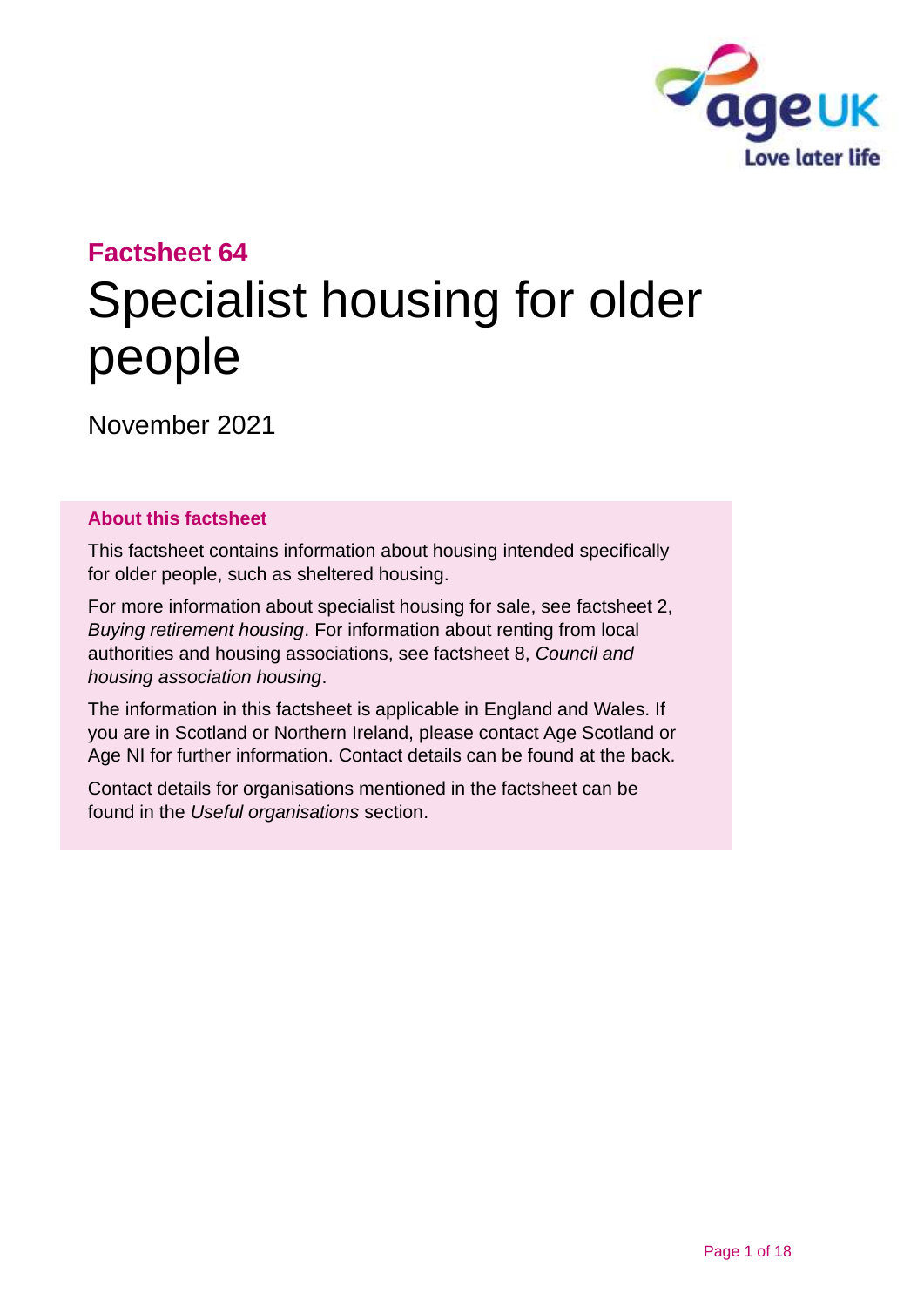# **Contents**

| <b>Recent developments</b><br>1                      | 3  |
|------------------------------------------------------|----|
| <b>Introduction</b><br>$\mathbf{2}$                  | 3  |
| Is specialist housing right for you?<br>3            | 4  |
| Choosing the right scheme for you<br>4               | 5  |
| 4.1<br>Location                                      | 5  |
| 4.2<br>Local communal facilities                     | 5  |
| 4.3<br>Transport                                     | 5  |
| Social life<br>4.4                                   | 5  |
| 4.5<br>Pets                                          | 5  |
| 4.6<br>Layout and design                             | 5  |
| <b>Size</b><br>4.7                                   | 6  |
| 4.8<br><b>Noise</b>                                  | 6  |
| Facilities for residents' use<br>4.9                 | 6  |
| 4.10<br>The alarm system                             | 6  |
| 4.11<br>Scheme manager or warden service             | 6  |
| 4.12<br>Adaptations                                  | 7  |
| <b>Sheltered housing</b><br>5                        | 8  |
| 5.1<br>Should I rent or buy?                         | 8  |
| Renting from a council or housing association<br>5.2 | 9  |
| <b>Service charges</b><br>6                          | 11 |
| <b>Other charges</b><br>7                            | 11 |
| What financial help can I get?<br>8                  | 12 |
| <b>Extra care housing</b><br>9                       | 13 |
| 10<br><b>The Abbeyfield Society</b>                  | 14 |
| <b>Almshouses</b><br>11                              | 14 |
| Useful organisations                                 | 15 |
| Age UK                                               | 17 |
| Support our work                                     | 17 |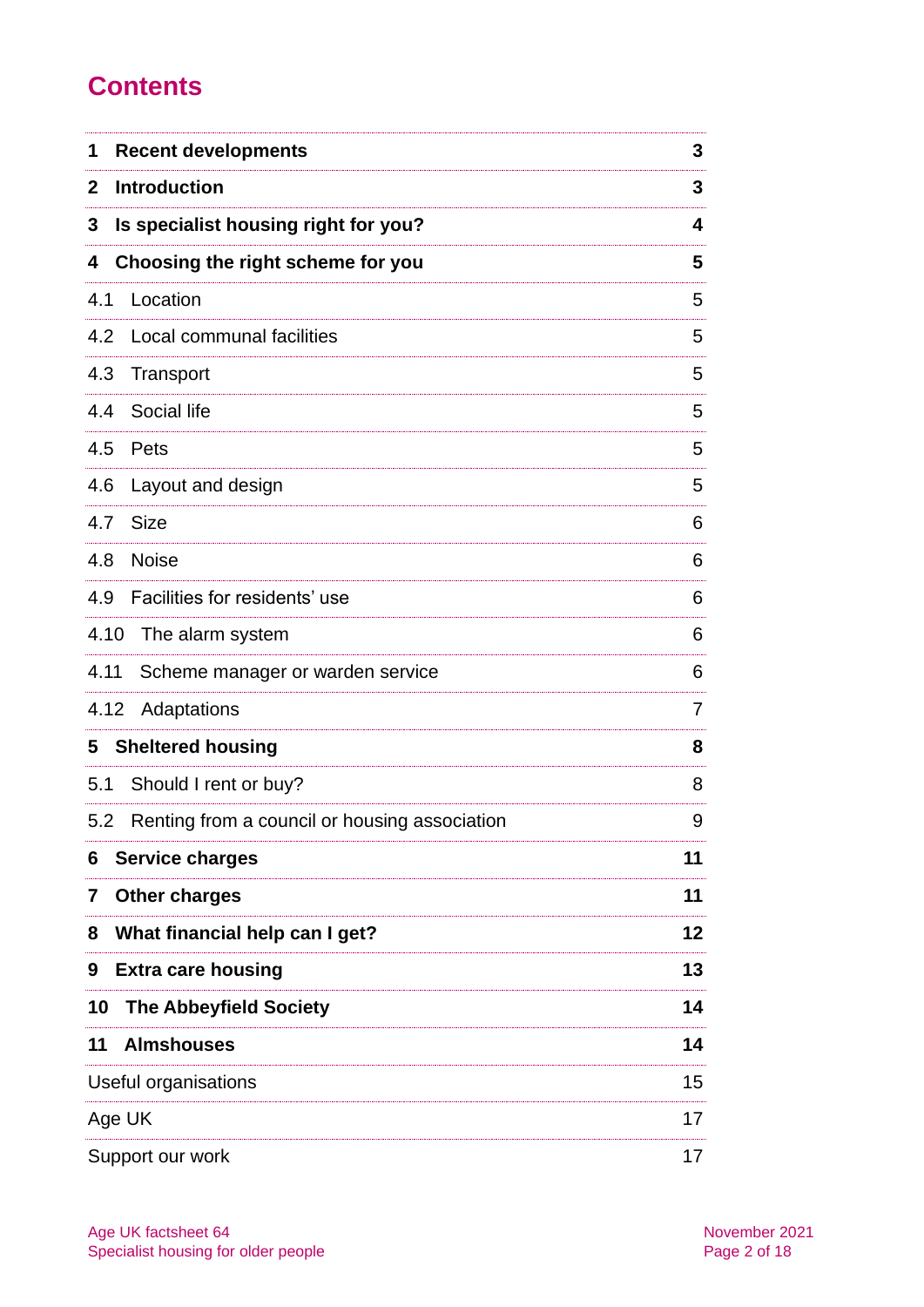### <span id="page-2-0"></span>**1 Recent developments**

- ⚫ In **England**, the Government have announced a range of reforms to leasehold housing. Plans to abolish ground rents on new leases will apply to retirement schemes, regardless of whether '*transfer*' fees are charged, but not until April 2023 at the earliest. Plans to prevent houses from being newly sold as leasehold will not apply to retirement schemes. In this context, '*retirement*' means housing for people aged 55 plus.
- ⚫ The **Welsh Government** is considering similar measures, see [www.gov.wales/leasehold](http://www.gov.wales/leasehold) for more information.

### <span id="page-2-1"></span>**2 Introduction**

This factsheet is about housing designed or designated for older people. In most cases, this is people over the age of 55 or 60. Specialist housing for older people comes in many different forms, which can be grouped according to the level of support offered. Broadly speaking, there are three different levels of support:

- ⚫ '*age-exclusive*' housing, where residents must be over a certain age to qualify, but little or no support is provided
- ⚫ '*housing-with-support*', where residents receive support services such as an emergency alarm system, but staff do not provide care
- ⚫ '*housing-with-care*', where staff provide care services such as help with washing, dressing, toileting, and taking medication

If you are considering specialist housing, think carefully about your needs and what level of support is right for you. Remember, services and facilities vary from scheme to scheme. Check what is available before you commit to moving in. It is also important to consider your financial resources. The cost of specialist housing varies, particularly between luxury '*retirement villages*' and other types of housing.

#### **Sheltered housing**

Sheltered housing is the best known and most common form of specialist housing. It is a type of '*housing-with-support*'. It is available to rent or buy, with the different options covered in [section 5.](#page-7-0) Sheltered schemes typically have 20 to 50 flats or bungalows, with a basic range of shared facilities. You have your own front door and receive some level of support on-site. There is usually an emergency alarm system in each property, providing a 24/7 link with a control centre.

There is normally a scheme manager, also known as a warden, who may live on-site or visit to provide '*floating*' support. The scheme manager service may be carried out by a team of support staff. Meals, domestic help and personal care services are not usually provided, but you may be able to get a package of additional services from the local authority or a private care agency. If you need more support, [section 9](#page-12-0) covers extra care housing, a type of '*housing-with-care*'.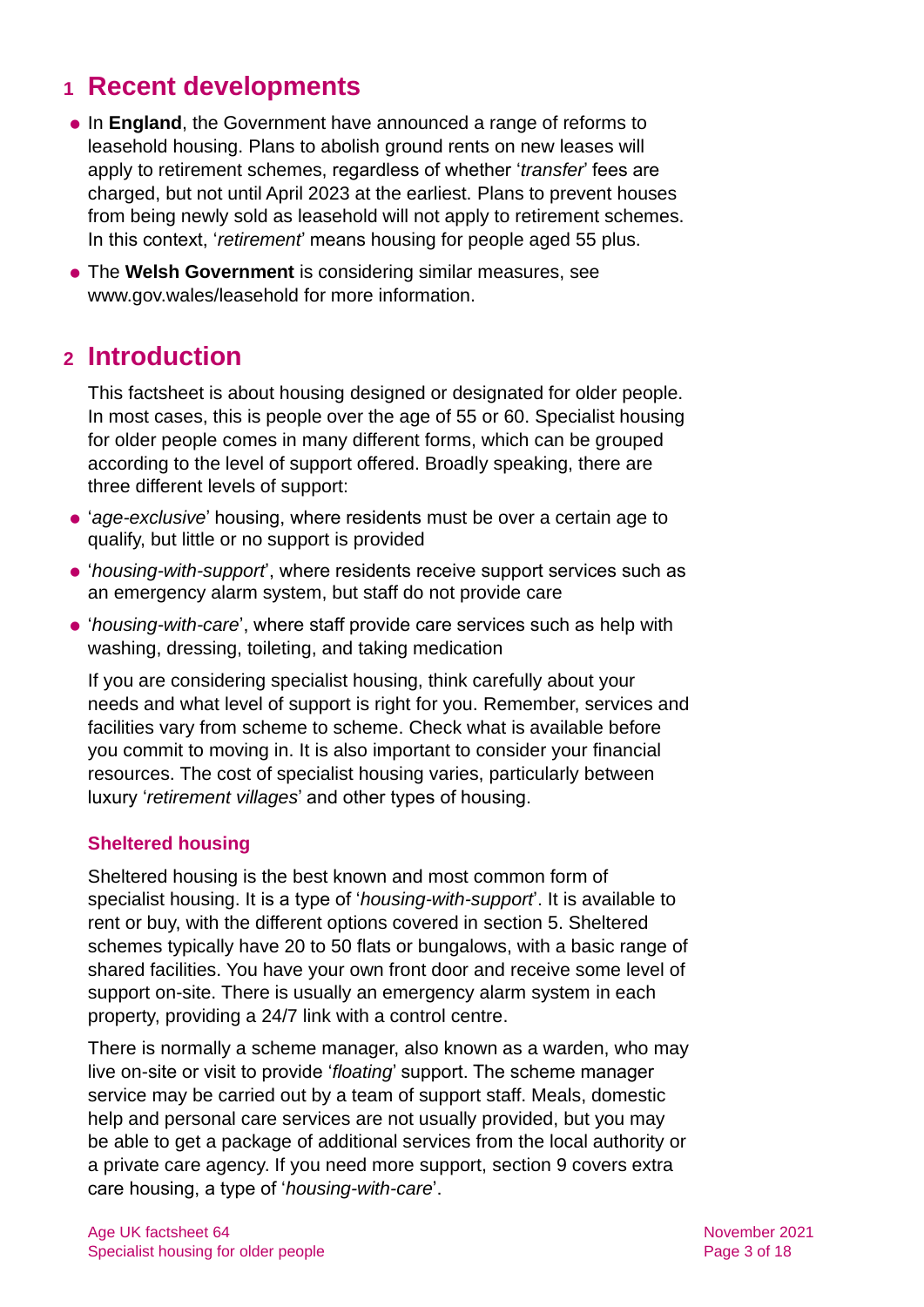# <span id="page-3-0"></span>**3 Is specialist housing right for you?**

Although specialist housing for older people comes in different forms, there are common features:

- ⚫ specialist housing enables you to continue living independently as (usually) a tenant or owner, with your own living space and front door
- ⚫ many schemes are purpose-built for older people, meaning properties should be accessible and easy to manage
- ⚫ most schemes provide some level of support, either day-to-day or on an emergency basis

This should help you to feel safe and secure, without compromising your privacy and independence.

However, the new accommodation may be in an unfamiliar area or further away from friends and family. If the property is smaller, you may not be able to take all your furniture and belongings and some schemes do not allow pets.

Other residents may be at different stages of their lives and may be more, or less, active than you. Charges for support and other services can be costly and vary over time, although financial help may be available (see [section 8\)](#page-11-0).

Instead of moving into specialist housing, you may want to arrange a package of care and support in your current home. Contact your local authority, who assess your needs and decide whether you are eligible for services. If you are eligible, you may have to pay some of the cost of care services, depending on your financial circumstances.

If you are not eligible for financial help, ask the authority what services they think you need. You can then arrange for a private company to provide these. Services include specialist equipment, home adaptations, support with domestic tasks and meals, as well as personal care.

For more information, see factsheet 6, *[Finding help at home](https://www.ageuk.org.uk/globalassets/age-uk/documents/factsheets/fs6_finding_help_at_home_fcs.pdf)*, and factsheet 67, *[Home improvements and repairs.](https://www.ageuk.org.uk/globalassets/age-uk/documents/factsheets/fs67_home_improvements_and_repairs_fcs.pdf)* In Wales, see [Age Cymru](http://www.ageuk.org.uk/Global/Age-Cymru/Factsheets%20and%20information%20guides/FS6w.pdf?dtrk=true)  [factsheet 6w](http://www.ageuk.org.uk/Global/Age-Cymru/Factsheets%20and%20information%20guides/FS6w.pdf?dtrk=true), *[Finding help at home in Wales](https://www.ageuk.org.uk/globalassets/age-cymru/documents/information-guides-and-factsheets/fs6w.pdf)*.

#### **Support from Elderly Accommodation Counsel**

In **England**, Elderly Accommodation Counsel (EAC) have an online tool called [HOOP.](https://hoop.eac.org.uk/hooptool/) This helps to identify aspects of your home you find most difficult, and local services and accommodation that may be suitable.

You can request a callback from an EAC adviser if you need more detailed advice. There are alternative arrangements if you do not have internet access.

EAC also have details of specialist housing for older people across the UK on their [HousingCare website.](https://housingcare.org/) You can search for housing of your preferred type and tenure in different areas. While HOOP is not available in **Wales**, other EAC services are, including this directory.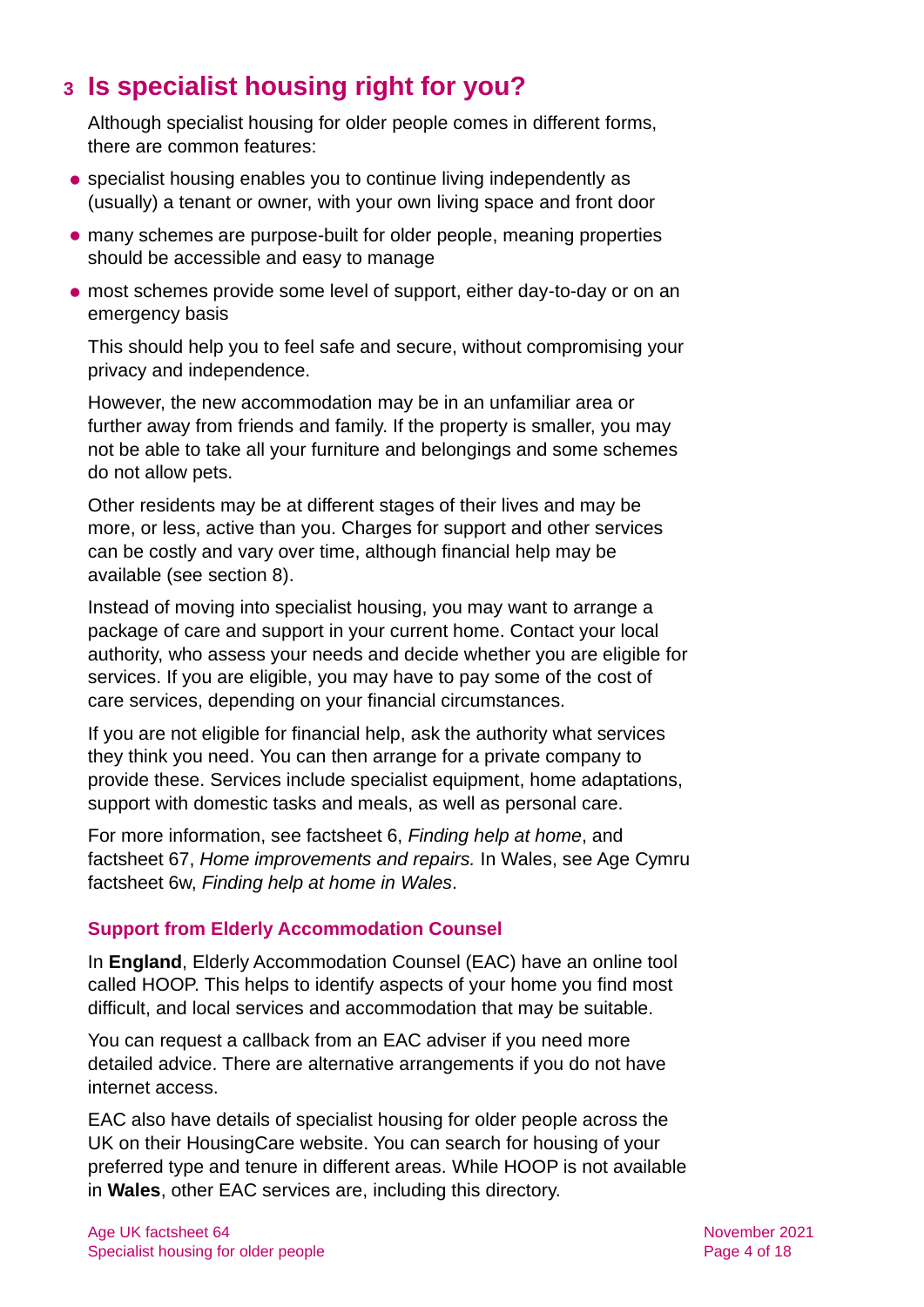### <span id="page-4-0"></span>**4 Choosing the right scheme for you**

The facilities in specialist housing vary. There are various points you may wish to consider before deciding which scheme is right for you:

#### **4.1 Location**

Is the area easy to access? Is it familiar? How do you feel about moving away from friends and surroundings you know well? Are there hills to climb to and from the scheme? Is it sufficiently distant from noisy businesses, factories, or main roads? Is it on a busy flight path?

#### **4.2 Local communal facilities**

Is there easy access to shops, post offices, banks, chemists, and medical services? Is the scheme within reasonably easy reach of facilities like parks, libraries, places of worship, pubs, clubs and day centres? Are local services aimed at tourists and therefore not available all year round?

### **4.3 Transport**

Is the scheme on a public transport route? What is the frequency of local bus or train services? If you drive or have regular visitors, is there adequate parking space and easy access from the parking area to your home? Is this free?

#### **4.4 Social life**

Will you be happy living somewhere occupied exclusively by older people? Are social events arranged? Will you feel out of place if you do not join in with others?

#### **4.5 Pets**

Some schemes do not allow pets, so check what the restrictions are. The [EAC](#page-14-1) directory of specialist housing for older people lets you search for pet-friendly schemes.

### **4.6 Layout and design**

If the flat is on the first floor or higher, is it accessible by lift? Are you comfortable using the lift? Check doorways and corridors are wide enough for walking frames or wheelchairs. Are there facilities available for storing scooters and charging the batteries?

How easy it is to operate light switches and sockets without stretching or bending? Is the flat easy to heat and ventilate? How secure is the scheme's main entrance and your flat itself? Will you have a good view from your window?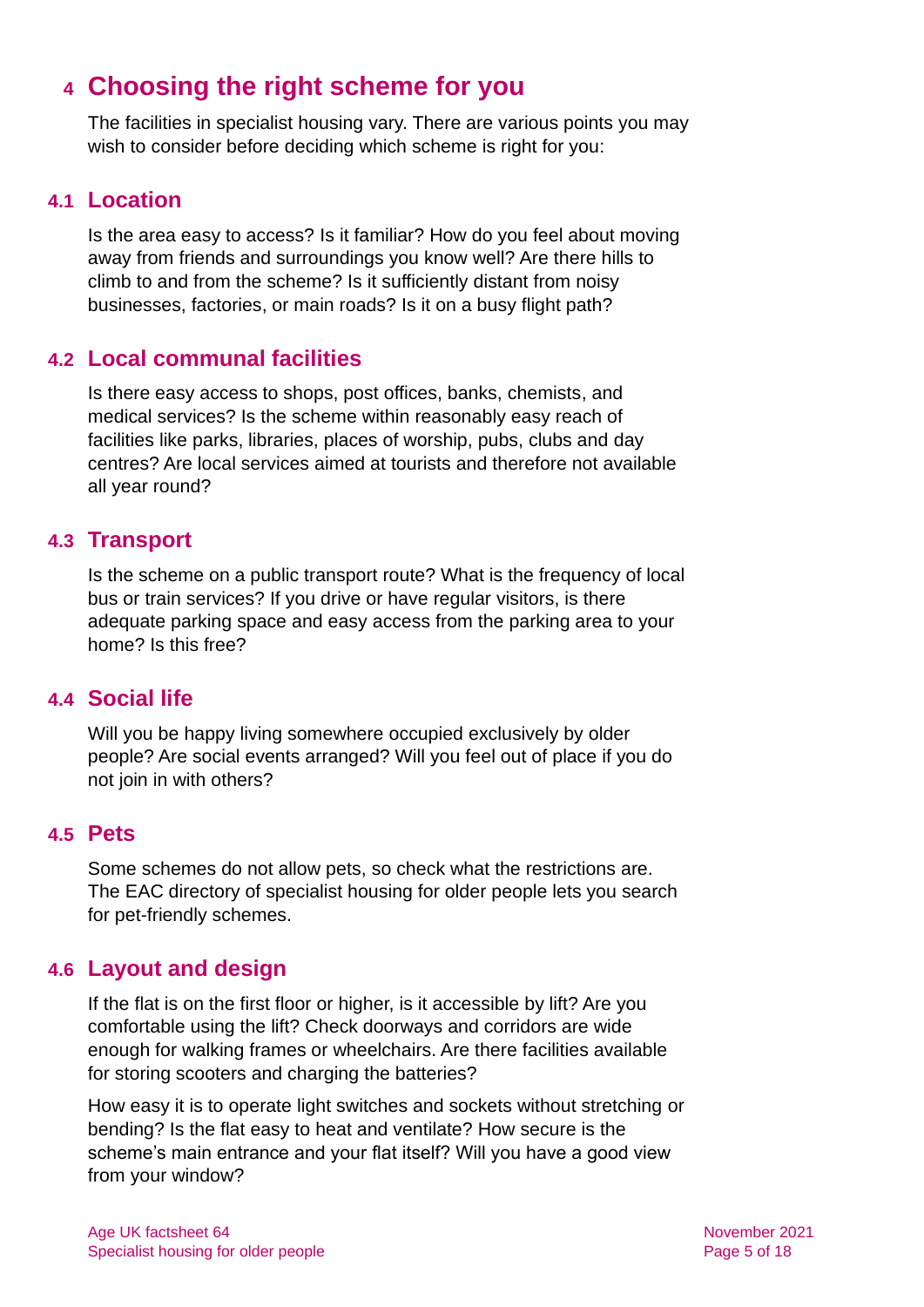#### **4.7 Size**

A smaller property is likely to be more manageable, but will you be happy with less space? Will you have enough space for your furniture or to continue a hobby?

You may spend more time at home as you get older and a partner may need a separate room for health reasons. Think about how much space you need now and how your needs might change over time.

#### **4.8 Noise**

How noisy is the area and how good is the insulation both for outside noise and noise from neighbours? Is there noise from nearby facilities such as the residents' lounge, the laundry room, a lift, or a refuse chute?

#### **4.9 Facilities for residents' use**

Most schemes have a common room or residents' lounge and many have a guest room where visitors can stay. Check if there's a charge for using the guest room.

If you like to socialise, check whether the common room is well used. You may want to arrange a visit when there is a coffee morning or a similar event in the lounge so you can meet other residents.

What are the laundry facilities and what are the arrangements for using them?

#### **4.10 The alarm system**

Is there an emergency alarm system? Sometimes called a community or personal alarm, this is technology enabling you to call for help if you fall, are taken ill, or experience an emergency. The alarm is usually linked to a communications centre staffed 24 hours a day. If you need help, you call the centre using a telephone, pull-cord, or pendant you keep on you.

Try to find out about the reliability of the system and what action is taken if someone calls for help. The scheme manager may attend if they are available or the staff at the call centre may contact a nominated person or an appropriate service like your GP.

#### **4.11 Scheme manager or warden service**

Is there a scheme manager service and what level of support is provided? In the past, most sheltered schemes had a dedicated warden who lived on-site or visited every day.

They typically provided individual support for residents, organised social activities and carried out some housing management tasks like dealing with repairs. Individual support means things like help in an emergency, emotional support and help with welfare benefits and social care.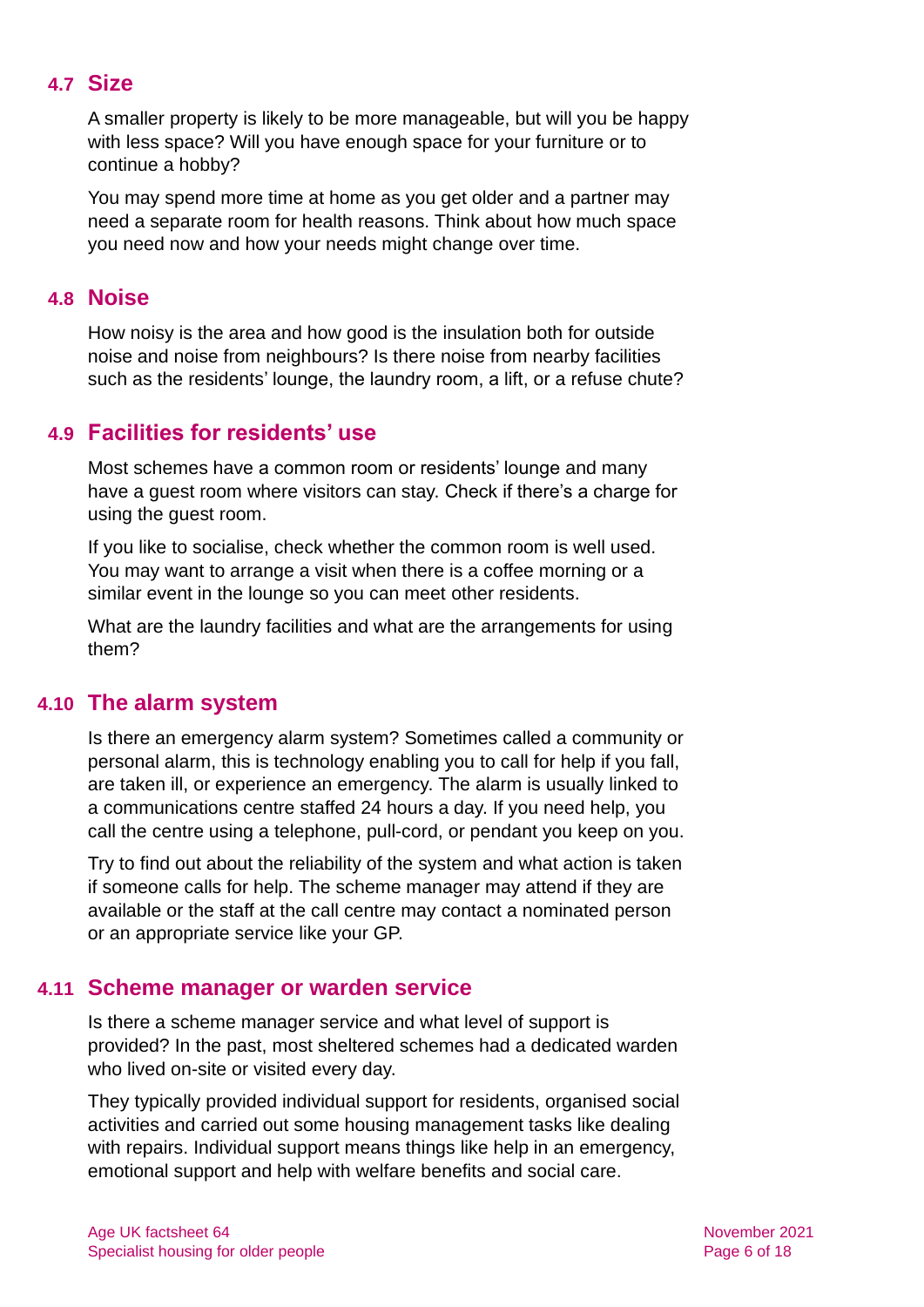Nowadays, many schemes offer '*floating*' support instead. What this means in practice varies. You may get:

- ⚫ regular face-to-face contact with a '*scheme manager*' or different members of a management team. They are unlikely to live on site and may support more than one scheme. Their duties may be similar to a warden; or
- ⚫ support mainly by phone or via the emergency alarm system; or
- support only if you are assessed as needing it.

Find out about the arrangements at the scheme you are interested in. Is there a warden or scheme manager living on-site or visiting daily? If not, how often does someone visit the scheme?

Is there a dedicated scheme manager or a management team? What are their duties, do all residents receive the service, and how is it paid for? Can you opt out if you do not feel the service offers value for money?

#### **4.12 Disability-related adaptations**

Check a scheme's policies on making disability-related adaptations. Note that, as a legal minimum, landlords have a duty to take certain reasonable steps to ensure disabled tenants are not put at a substantial disadvantage. This applies in leasehold as well as rented housing.

A landlord does not have to remove or alter a property's physical features, but there are smaller changes that must be made if requested. This includes changing a term of your tenancy or lease agreement preventing you from making necessary alterations yourself.

If your agreement says you need to obtain your landlord's consent for alterations, consent should not be withheld unreasonably.

Your landlord does not have to make any major alterations to the '*common*' parts of the building in which your property is situated, such as the communal stairs, but may have a duty to improve the accessibility of facilities like a laundry room or swimming pool.

Check what their policies say about adaptations to these areas and seek advice from [Shelter](https://www.shelter.org.uk/) or a local advice agency like [Citizens Advice,](https://www.citizensadvice.org.uk/) [Age](#page-16-1)  UK, or [Age Cymru.](#page-16-1)

Note that, in this context, disability is defined as '*a physical or mental impairment*' that has '*a substantial and long-term adverse effect on [your] ability to carry out normal day-to-day activities*'.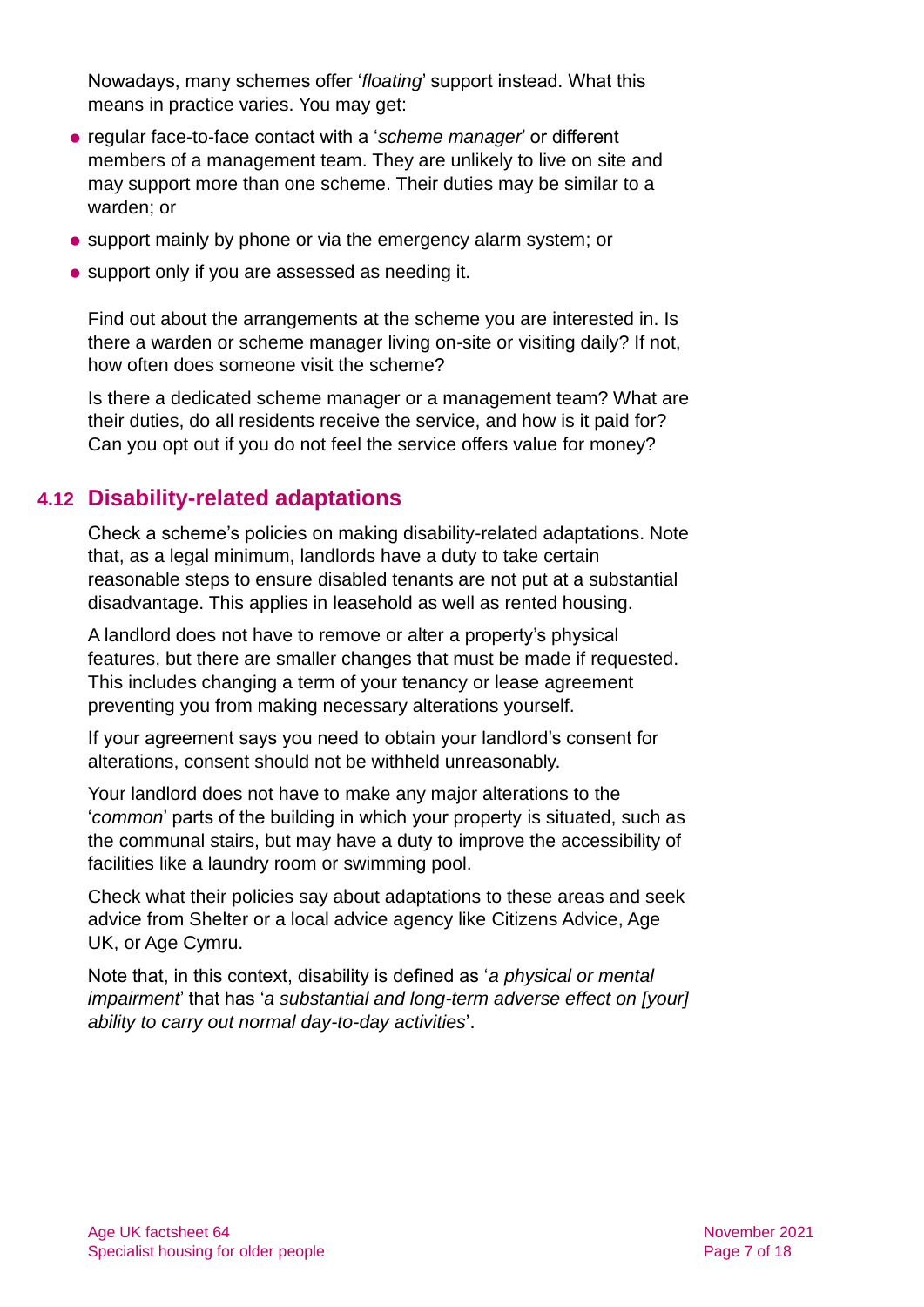# <span id="page-7-0"></span>**5 Sheltered housing**

### **5.1 Should I rent or buy?**

Sheltered housing is available to rent from local authorities and housing associations, or to buy from housing associations and private developers. Some sheltered housing may be available to rent privately. You may hear private sheltered housing called '*retirement housing*'.

Whether renting or buying is the best option for you depends to a large extent on your current housing situation and financial resources. In some areas, there may be schemes available for people who cannot afford the full market price of a retirement property, such as shared ownership.

#### **Buying**

If you are buying, most retirement housing is sold on a leasehold basis. This means you have a landlord (the '*freeholder*') who retains some control over your property and how you use it.

Seek independent advice about your rights and responsibilities before you commit to buying. Bear in mind that retirement properties can decline in value and be difficult to sell on – ask about the potential resale value before you commit.

If you die, there may be restrictions on what your beneficiaries can do with the property and they may be required to pay service and other charges until the property is sold.

See factsheet 2, *[Buying retirement housing](https://www.ageuk.org.uk/globalassets/age-uk/documents/factsheets/fs2_buying_retirement_housing_fcs.pdf)*, for more information.

#### **Renting**

Renting is an option if you do not want, or cannot afford, to buy. There are benefits to renting, for example it may be easier to move if your needs change, and your landlord is responsible for repairs in your home.

You may be considering renting for the first time to free up equity in your home for your retirement. Think carefully about whether this money is enough to meet your on-going rental costs and other needs for a long period of time.

Seek advice about the impact of releasing capital on entitlement to benefits and social care funded by the local authority.

Some local authorities do not allow you to join their sheltered housing waiting list if you own a property, although they may make an exception if your current home does not meet your needs.

If you are considering renting privately, make sure you understand the terms of your tenancy and how easily you can be evicted. Most private tenancies provide very little security of tenure, although landlords may offer sheltered housing tenancies on more secure terms.

See factsheet 68, *[Preventing evictions,](https://www.ageuk.org.uk/globalassets/age-uk/documents/factsheets/fs68_tenancy_rights_security_of_tenure_fcs.pdf)* for more information.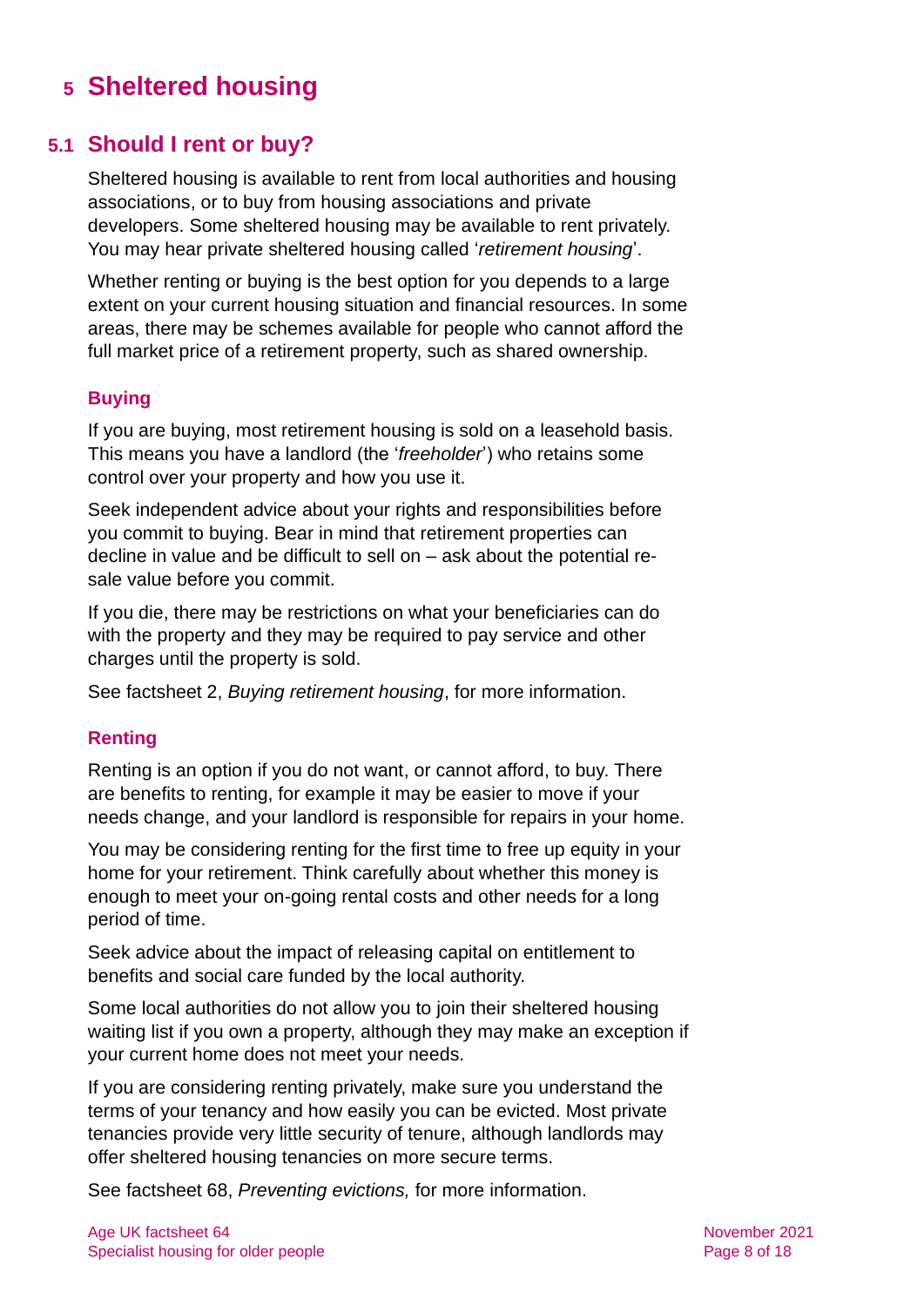### **5.2 Renting from a council or housing association**

Most rented sheltered housing is provided by local authorities (councils) and housing associations. Demand for accommodation may be high in some parts of the country.

#### **Who to approach**

If you are a local authority or housing association tenant, ask your landlord whether you can transfer to one of its sheltered properties.

Some landlords operate internal transfer lists, while others fill all vacant properties from a local authority-wide waiting list (but may prioritise their existing tenants). Authority-wide waiting lists are also known as housing registers and are managed by the local authority.

If you are not a local authority or housing association tenant, contact the local authority housing department or local housing associations. Some housing associations accept direct applications, but they may grant tenancies with less security of tenure when letting properties in this way. They may also charge higher '*market*' rents.

Ask your local authority housing department for a list of housing associations who accept direct applications or use the [EAC](#page-14-1) online accommodation directory. Check you are happy with the terms of a direct letting before you sign the tenancy.

#### **The local authority housing register**

Local authorities should ensure that '*priority*' for social housing goes to those in the greatest need. They must have a '*scheme*' setting out who is given priority.

If you make an application for social housing, the authority assess your circumstances against their scheme and give you a number of points or place you in a band. The higher your points or band, the more priority you have been given and the quicker you should be rehoused.

By law, you should be given priority if you:

- are homeless, regardless of whether you have made a homelessness application or are owed a duty by the authority under homelessness law
- live in housing that is insanitary, overcrowded, or unsatisfactory
- need to move on medical or welfare grounds
- need to move to a particular area to avoid hardship to yourself or others, e.g. because you need to give or receive care in that area.

Some authorities may not accept you onto their housing register if you do not fall into one of these groups or may give you low priority. Others may give you specific priority if you are looking for sheltered housing or waive rules that would otherwise exclude you from the register (for example, a rule that you must be living in the local authority area to join).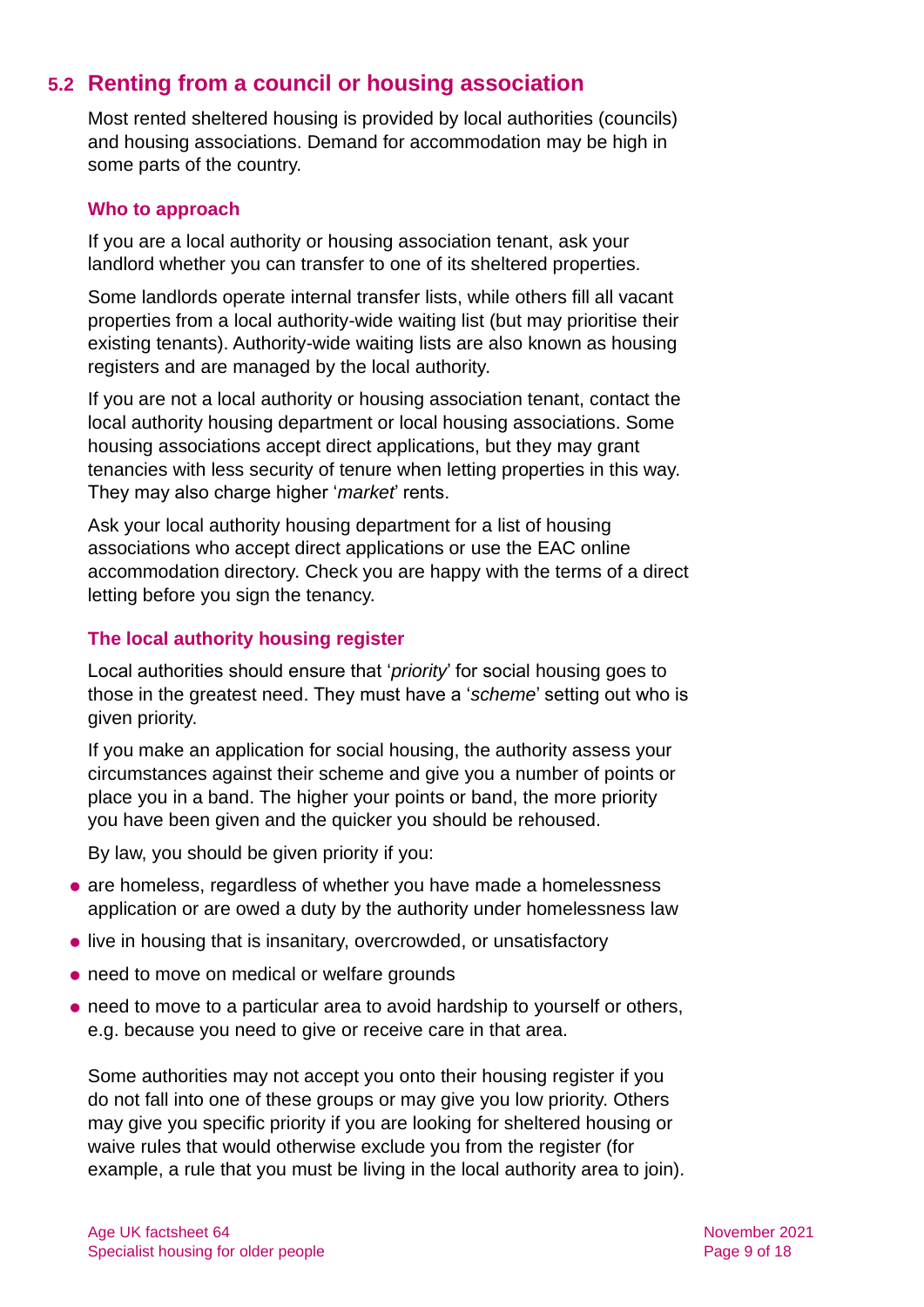Local authorities must publish a summary of their scheme and give you a copy free of charge if you ask. They must make the full scheme available for inspection at their main office. You have a right to request information about the level of priority you are likely to be given and how long you are likely to have to wait for suitable accommodation to become available.

If your application is not accepted, you have a right to request a review of the decision. You should be able to request a review of your priority level.

#### **The rehousing process**

Your local authority scheme must set out the procedure followed in allocating accommodation. Allocating means making a letting through the housing register.

Most authorities operate '*choice-based lettings*' where you bid for properties you like. Bidding means expressing an interest in a property. In general, properties go to the bidder with the highest priority, but some may be earmarked for certain groups like homeless people or social tenants seeking a transfer.

If you think you may have trouble with bidding (for example, you do not have access to a computer), tell the local authority. They should tell you how you can access property listings, for example, at your local library or the housing office, and you may be able to place bids by phone.

If you have a disability covered by the *[Equality Act 2010](https://www.equalityhumanrights.com/en/equality-act-2010/what-equality-act)*, the authority should take reasonable steps to ensure you are not disadvantaged by a choice-based lettings system.

#### **Applying to a different local authority**

You can apply to a different local authority for housing, but authorities can take your connection to the area into account when determining your level of priority relative to others. Local connection can include family associations and other special circumstances.

In addition in **England**, a local authority has some freedom to decide who '*qualifies*' to join its housing register and who does not. As a result, many authorities operate strict rules that disqualify you if you have not lived in the area for a number of years. They may relax these in certain circumstances, for example if you are looking for a sheltered home nearer family.

If they do not, seek advice. It may be unlawful if they will not consider making an exception, particularly if you should be given priority by law.

*Care Act 2014* statutory guidance states that, subject to certain conditions, if the care planning process determines your needs would be best met in sheltered accommodation, a local authority must provide your preferred choice of accommodation, which can be in another area.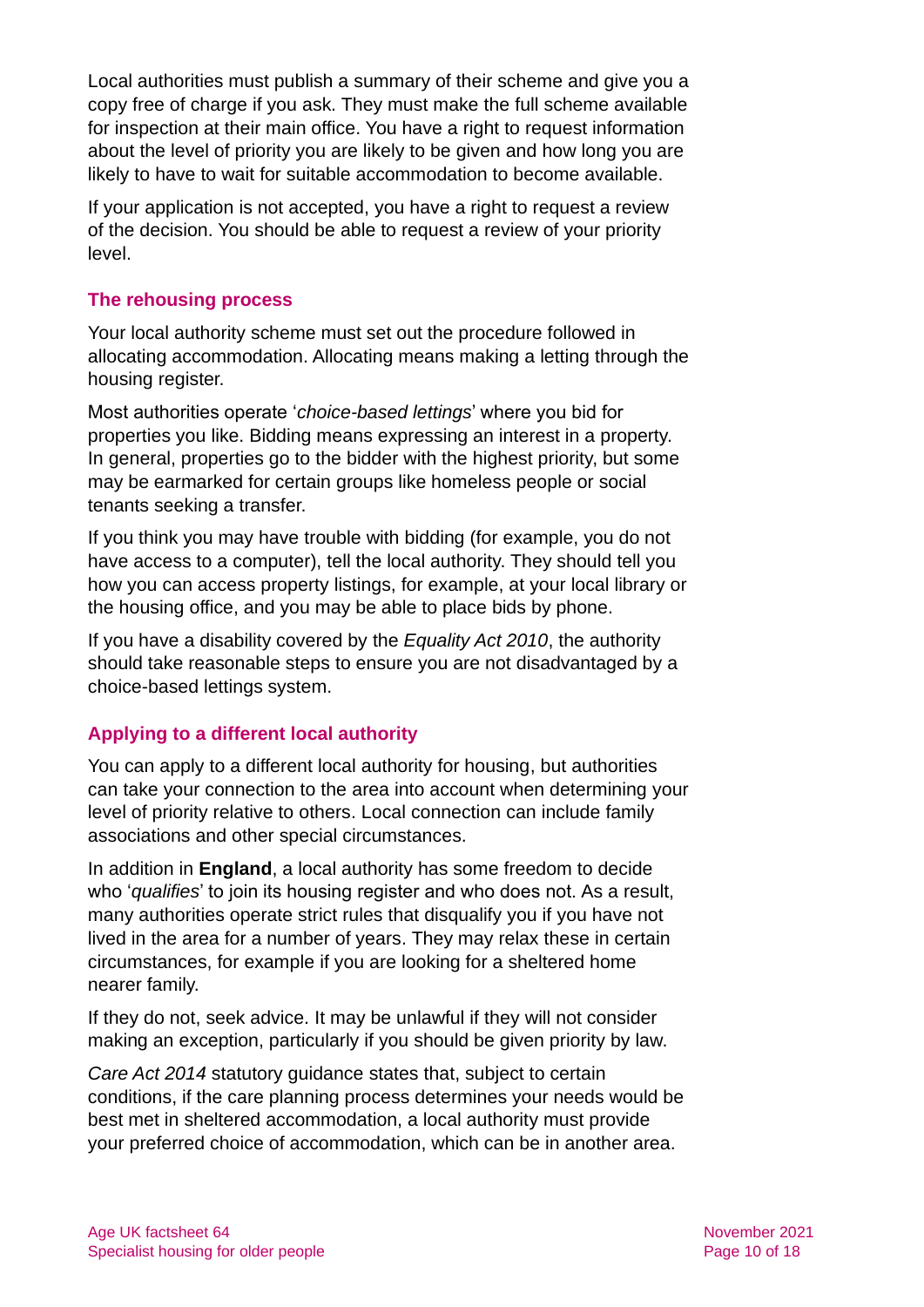### <span id="page-10-0"></span>**6 Service charges**

As well as rent or mortgage payments, you must usually pay a regular service charge. This typically includes contributions towards communal repairs and cleaning, grounds maintenance, servicing and maintaining lifts and security systems, and buildings insurance. It may include charges for support services, such as the scheme manager service and emergency alarm system.

The level of service charge varies depending on the type of specialist housing, whether it is for rent or sale, who it is managed by, and the specific services provided. It is important to be clear about the service charge level at a particular scheme, and any other charges payable, before you make a commitment.

You may expect to pay a service charge of £130 to £200 per month if you rent sheltered housing from a local authority or housing association. '*Housing-with-care*', such as extra care housing, is likely to come with a higher service charge because of the additional facilities and services provided – typically in the region of £250 to £400 a month. You may pay more if you buy rather than rent specialist housing. See factsheet 2, *[Buying retirement housing,](https://www.ageuk.org.uk/globalassets/age-uk/documents/factsheets/fs2_buying_retirement_housing_fcs.pdf)* for more information.

Some service charges can be covered by Pension Credit, Housing Benefit, or Universal Credit. See [section 8](#page-11-0) for more information.

### <span id="page-10-1"></span>**7 Other charges**

On top of the charges above, you must usually pay Council Tax, water rates, and energy bills. Some charges for water and fuel may be part of your service charge if they are for communal areas. This includes water to a communal laundry, or fuel bills for lighting and heating the corridors or communal lounge.

If you buy retirement housing, you usually have to pay ground rent to the freeholder and make contributions towards a '*reserve fund*' for major repairs. There may be a transfer or exit fee payable if you sell the property, rent it out, or if someone else moves in with you.

You must get a TV licence if you watch or record live television or watch BBC programmes on your laptop. This applies regardless of age, but you can claim a free licence if aged over 75 and in receipt of Pension Credit. In some schemes, you may receive a concession on your licence – check if this is the case in your preferred scheme.

Make sure you realistically budget for all charges. Factor in additional costs like telephone bills, internet bills and contents insurance.

Will you be able to keep up with payments in the long term and will you have a good quality of life once all charges are paid? Could you manage if charges increased in future?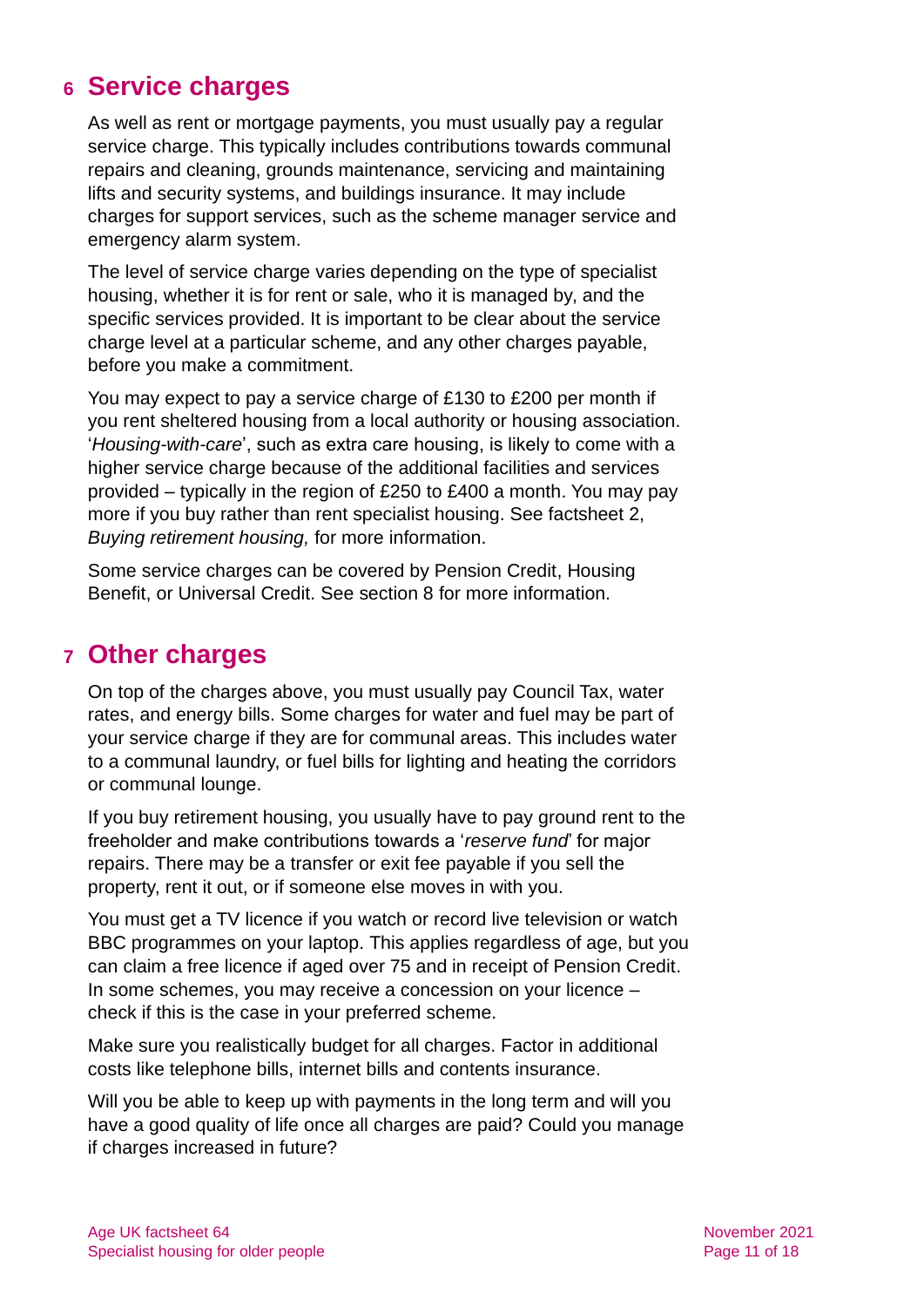# <span id="page-11-0"></span>**8 What financial help can I get?**

This section covers financial help available to meet the costs of living in specialist housing.

#### **Council Tax and rent**

If you have a low income, you may be able to get help with Council Tax and rent. You must apply to your local authority. See [factsheet 17,](https://www.ageuk.org.uk/globalassets/age-uk/documents/factsheets/fs17_housing_benefit_fcs.pdf)  *[Housing Benefit,](https://www.ageuk.org.uk/globalassets/age-uk/documents/factsheets/fs17_housing_benefit_fcs.pdf)* and [factsheet 21,](https://www.ageuk.org.uk/globalassets/age-uk/documents/factsheets/fs21_council_tax_fcs.pdf) *Council Tax,* for more information. In Wales, see [Age Cymru factsheet 21w](http://www.ageuk.org.uk/Global/Age-Cymru/Factsheets%20and%20information%20guides/FS21w.pdf?dtrk=true), *[Council tax in Wales](https://www.ageuk.org.uk/globalassets/age-cymru/documents/information-guides-and-factsheets/fs21w.pdf)*.

#### **Service charges**

If you have a low income and are over State Pension age, you may be eligible for Pension Credit Guarantee Credit. If you buy a retirement property, this can include help towards some service charges, such as charges for cleaning communal areas and provision of a laundry room.

If you rent, you may be able to get this help under Housing Benefit or Universal Credit, depending on your age and circumstances. Seek advice if this applies.

#### **Supporting People in England**

Your local authority may run a *Supporting People* programme under which support services like the scheme manager service and emergency alarm system can be funded.

Check whether your local authority has a *Supporting People* programme and how it works. If not, ask them to carry out a '*care needs assessment*' (looking at your needs for care and support). Depending on your needs and financial circumstances, you may be able to get support charges paid as part of a package of care services.

#### **The Housing Support Grant (HSG) in Wales**

The HSG is an amalgamation of three existing grants, including the *Supporting People* programme. The grant may be available for provision of alarms and monitoring services. There is further information and guidance at<https://gov.wales/housing-support-grant-practice-guidance>

You can ask your local authority to carry out a care needs assessment.

#### **Getting help**

If you need help to apply for benefits or are not sure whether you can afford to move into a particular scheme, contact an advice service like your local Age UK or Age Cymru. Note there are other benefits you can claim to maximise your income, and ways to reduce your outgoings.

Use the Age UK benefit calculator to check entitlements at [www.ageuk.org.uk/information-advice/money-legal/benefits](http://www.ageuk.org.uk/information-advice/money-legal/benefits-entitlements/benefits-calculator/)[entitlements/benefits-calculator/](http://www.ageuk.org.uk/information-advice/money-legal/benefits-entitlements/benefits-calculator/)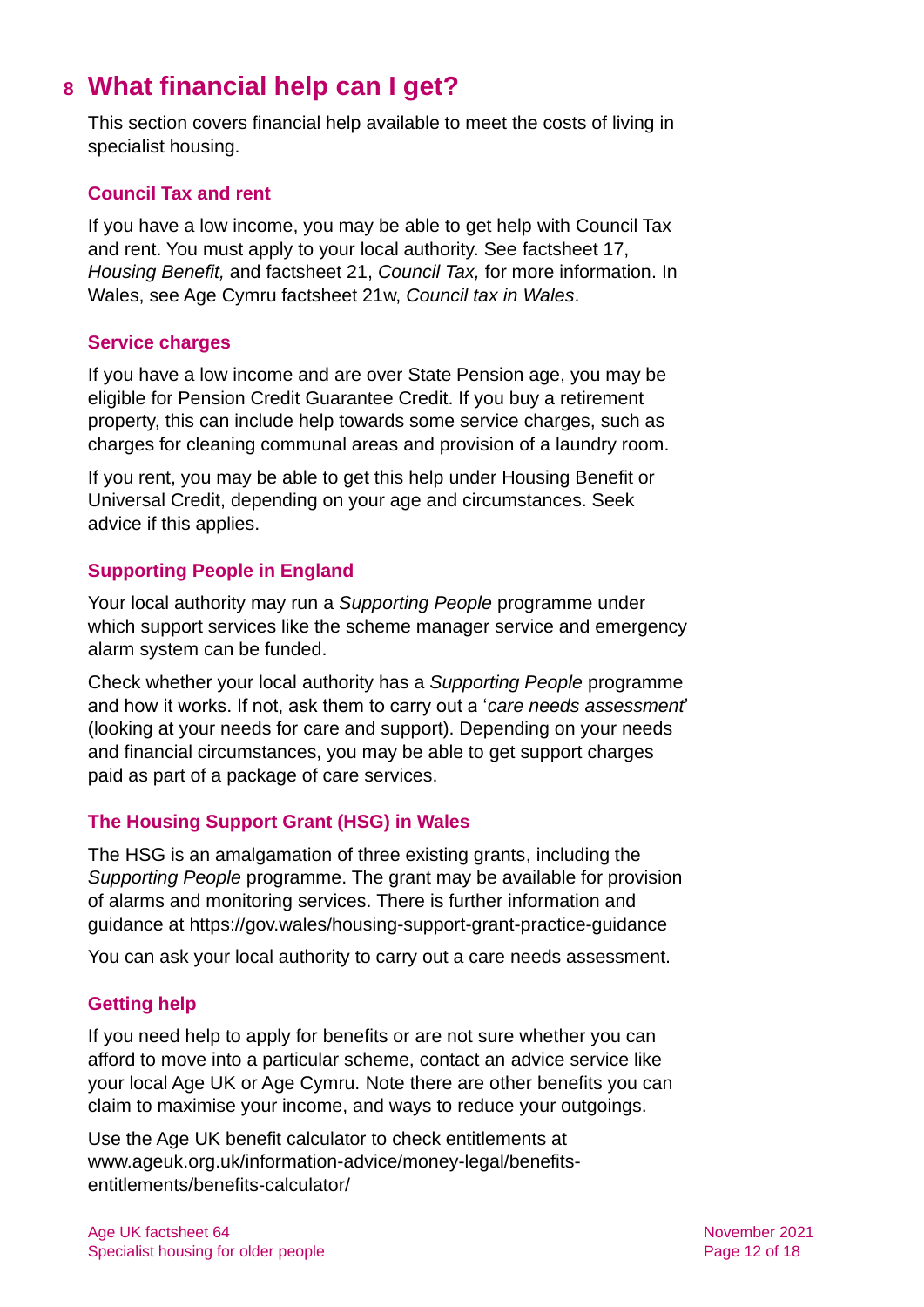### <span id="page-12-0"></span>**9 Extra care housing**

#### **What is extra care housing?**

This is a type of '*housing-with-care*', also known as '*very sheltered*' housing or '*assisted living*'.

Staff are usually available up to 24 hours a day to provide help with washing, dressing, toileting, and taking medication. There is usually an emergency alarm system, which may be connected to care staff instead of an external call centre. Domestic help, such as shopping and laundry, may be available and meals may be provided in a communal dining room or in individual flats.

Extra care housing is not the same as a care home, although some schemes are linked to a nearby care home (sometimes called '*close care*'). Living in extra care housing means living in a fully self-contained property with your own front door. Extra care housing can be rented or owned, meaning you have a legal '*interest*' in the property. Care home residents are usually licensees with fewer rights than tenants or leaseholders.

Nursing care, such as having wounds dressed, catheter care, or being given medication, is not generally provided by staff in an extra care scheme. It may be provided by a visiting district nurse.

#### **What should I check for?**

If you are interested in a specific scheme, make sure the services provided match your needs and are affordable to you. Check how often care staff are available and what happens if you require care out of these hours. Schemes providing personal care in **England** are monitored by the Care Quality Commission and you can contact them for inspection reports. In **Wales**, contact the Care Inspectorate Wales.

#### **How do I get it?**

Extra care housing is owned and run by a range of providers, including local authorities, housing associations, the Abbeyfield Society, and private companies. It is not available everywhere. [Elderly](http://www.eac.org.uk/)  [Accommodation Counsel](http://www.eac.org.uk/) should have details of what is available in your area.

Placements in local authority schemes are often allocated following a social services care needs assessment. You may have to meet standard eligibility criteria, such as being over a certain age and requiring a set number of hours of care a week. Speak to your local authority social services department if you are interested.

In **England**, if you are assessed as needing extra care housing by social services, they should provide for your choice of accommodation, even if this is in another local authority area.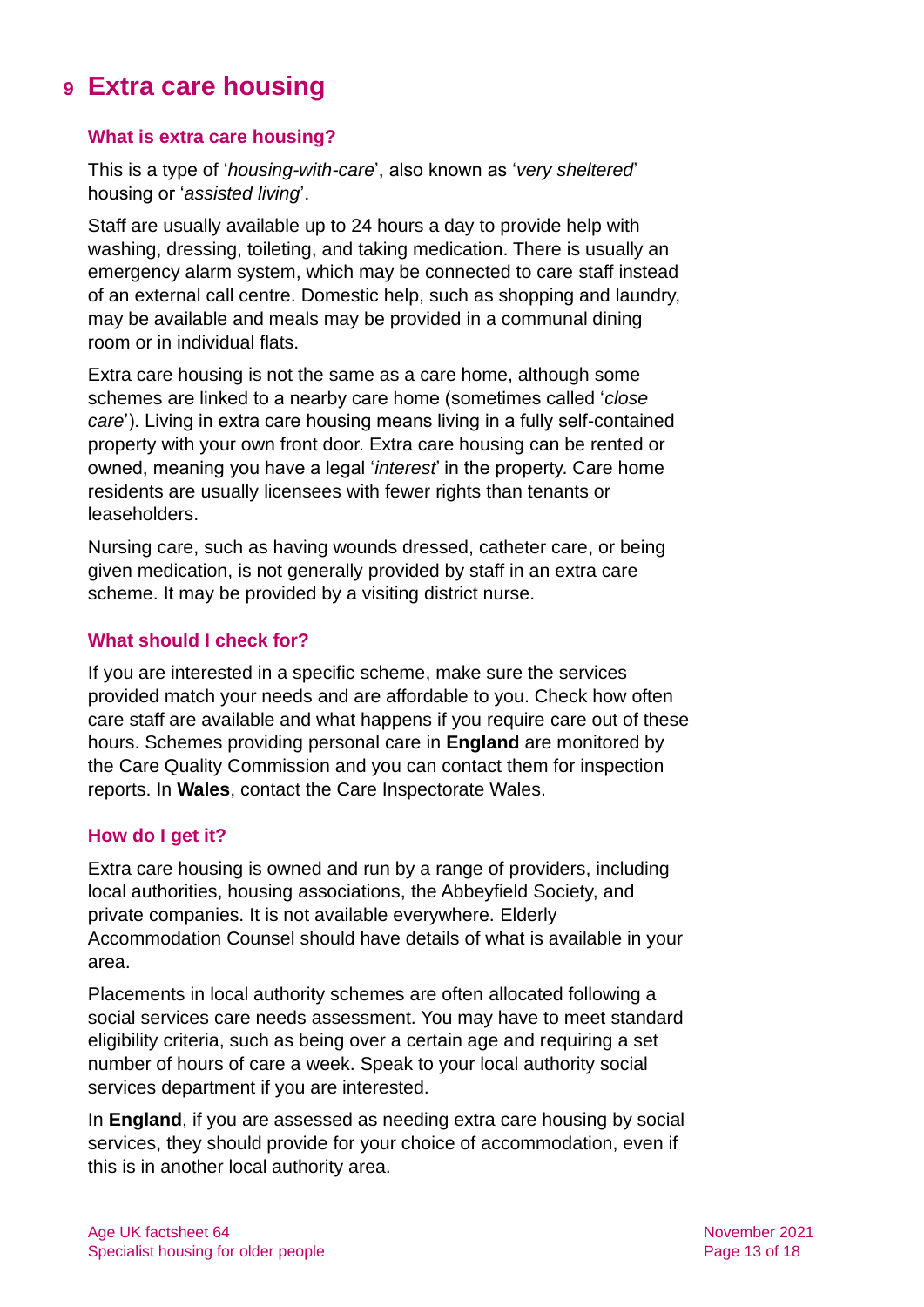Some housing associations allocate extra care housing through the local authority, but it may be possible to rent or buy directly from them. Their eligibility criteria may be less strict than those of the local authority.

Private providers are likely to impose even fewer restrictions, but their housing may cost more and be offered on a less secure basis.

Even if you are considering renting or buying directly from a housing association or private provider, ask your local authority to assess your needs. If your needs are considered '*eligible*', the authority will carry out a financial assessment and may cover some, or all, of your care costs.

### <span id="page-13-0"></span>**10 The Abbeyfield Society**

[The Abbeyfield Society](http://www.abbeyfield.com/) is a charity providing accommodation for people aged 55 and over. They have over 500 homes, ranging from converted terraced houses in cities to purpose-built developments, offering varying levels of support. Some homes are provided by the national charity and some by local partner charities.

The traditional Abbeyfield model is a converted house with a communal lounge and between six and 12 bed-sitting rooms. Many of these rooms have en-suite bathroom facilities. Residents are provided with one or two cooked meals a day and support from a house manager and volunteers. Some newer Abbeyfield developments are larger and provide extra care accommodation.

Abbeyfield residents are either tenants or licensees. Tenants usually have more rights around security of tenure and repairs than licensees, so check the terms of the agreement before you sign and seek independent advice.

### <span id="page-13-1"></span>**11 Almshouses**

Almshouses are run by charities and offer low-cost accommodation for older people. Each charity has its own rules about the categories of people they can house.

For example, some almshouses were set up for retired workers of a particular trade or people living in a specific geographical area.

As a beneficiary of the charity, the resident is a '*licensee*' with limited security of tenure. Their rights are outlined in a *'Letter of Appointment*' provided by the trustees or the clerk to the trustees.

For further information on local charities that administer almshouses, contact the [Almshouses Association.](http://www.almshouses.org/)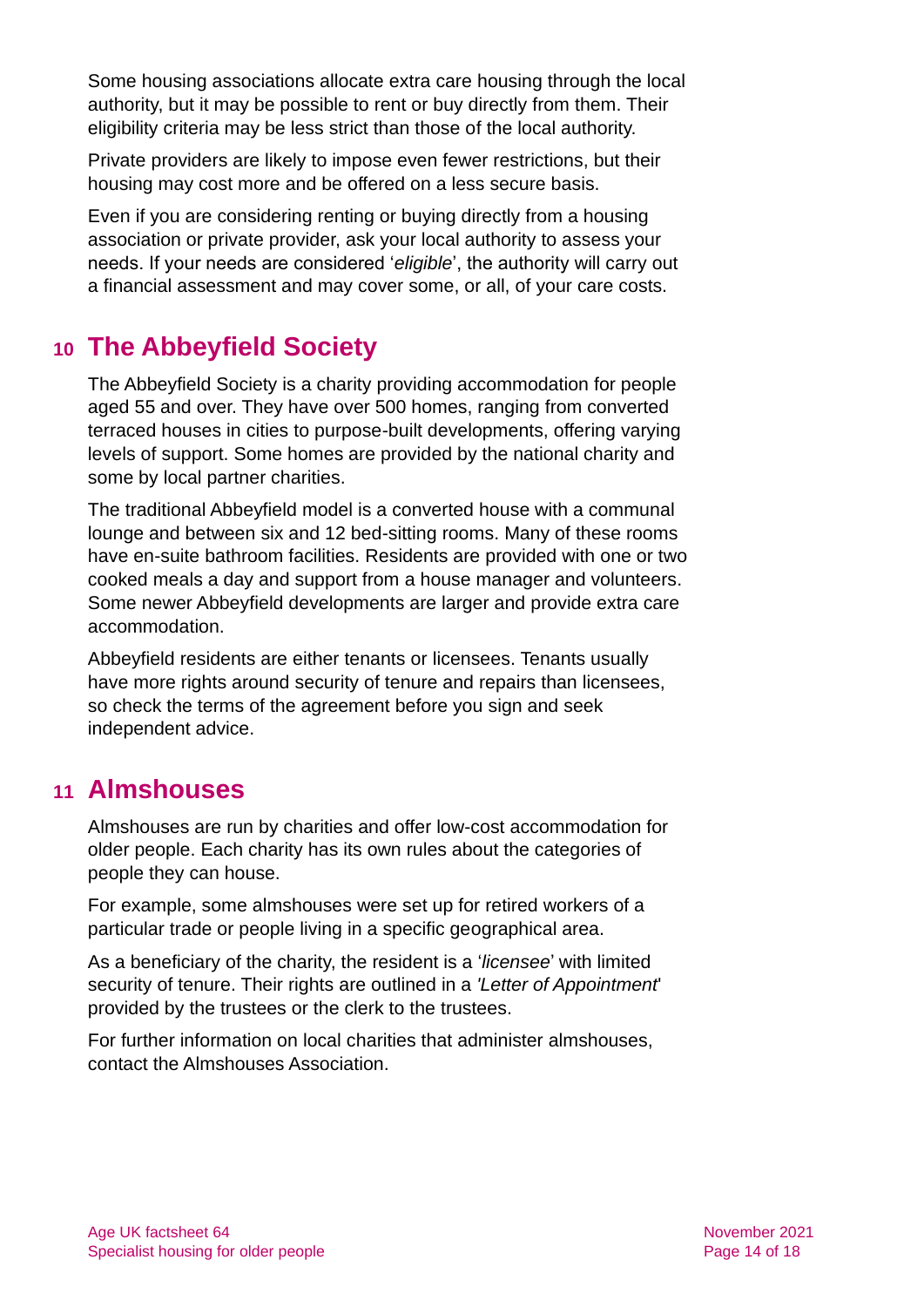# **Useful organisations**

#### <span id="page-14-0"></span>**Abbeyfield Society**

[www.abbeyfield.com](http://www.abbeyfield.com/) Telephone 01727 857536

A national charity providing housing for older people with varying levels of support.

#### **Almshouses Association (The)**

[www.almshouses.org](http://www.almshouses.org/) Telephone 01344 452922

The National Association of Almshouses.

#### **Care Quality Commission**

[www.cqc.org.uk](http://www.cqc.org.uk/) Telephone 03000 616 161 (free call)

Independent regulator of adult health and social care services in England, covering NHS, local authorities, private companies or voluntary organisations and people detained under the *Mental Health Act*.

#### **Care Inspectorate Wales (CIW)**

[www.careinspectorate.wales](http://www.careinspectorate.wales/) Telephone 0300 7900 126

CIW oversees the inspection and regulation of care and social services in Wales.

#### **Citizens Advice**

England or Wales go to [www.citizensadvice.org.uk](http://www.citizensadvice.org.uk/) In England telephone 0800 144 8848 In Wales telephone 0800 702 2020

National network of advice centres offering free, confidential, independent advice, face to face or by telephone.

#### <span id="page-14-1"></span>**Elderly Accommodation Counsel (EAC)**

[www.housingcare.org/index.aspx](http://www.housingcare.org/index.aspx) <http://hoop.eac.org.uk/hoop/start.aspx> (HOOP tool) Telephone 0800 377 7070 (free call)

EAC hold details of specialist housing for older people across the UK, which can be viewed on their HousingCare website.

The online HOOP tool for England can help you to identify the aspects of your home you find most difficult as well as local services and accommodation that may be suitable. You can request a callback from an adviser if you need more detailed advice. If you do not have internet access, call the Freephone number. You are sent a leaflet to request a callback.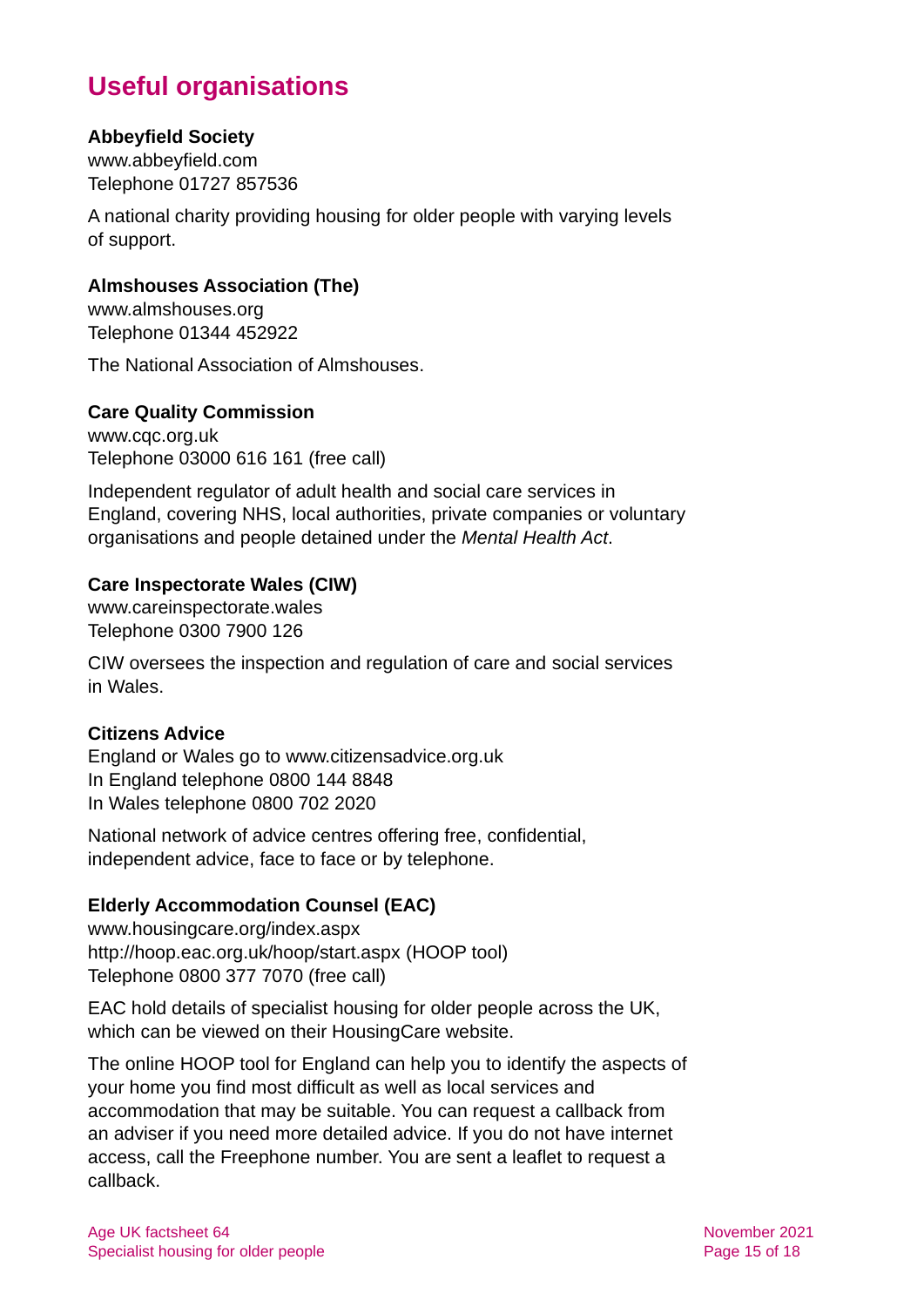#### **Shelter**

[www.shelter.org.uk](http://www.shelter.org.uk/) Telephone 0808 800 4444 (free call)

A national charity providing telephone advice to people with housing problems, including tenancy rights, homelessness, repairs and Housing Benefit.

#### **Shelter Cymru**

[www.sheltercymru.org.uk](http://www.sheltercymru.org.uk/) Telephone 08000 495 495

#### **Welsh Government**

[www.gov.wales](http://www.gov.wales/) Telephone 0300 060 4400

The devolved government for Wales.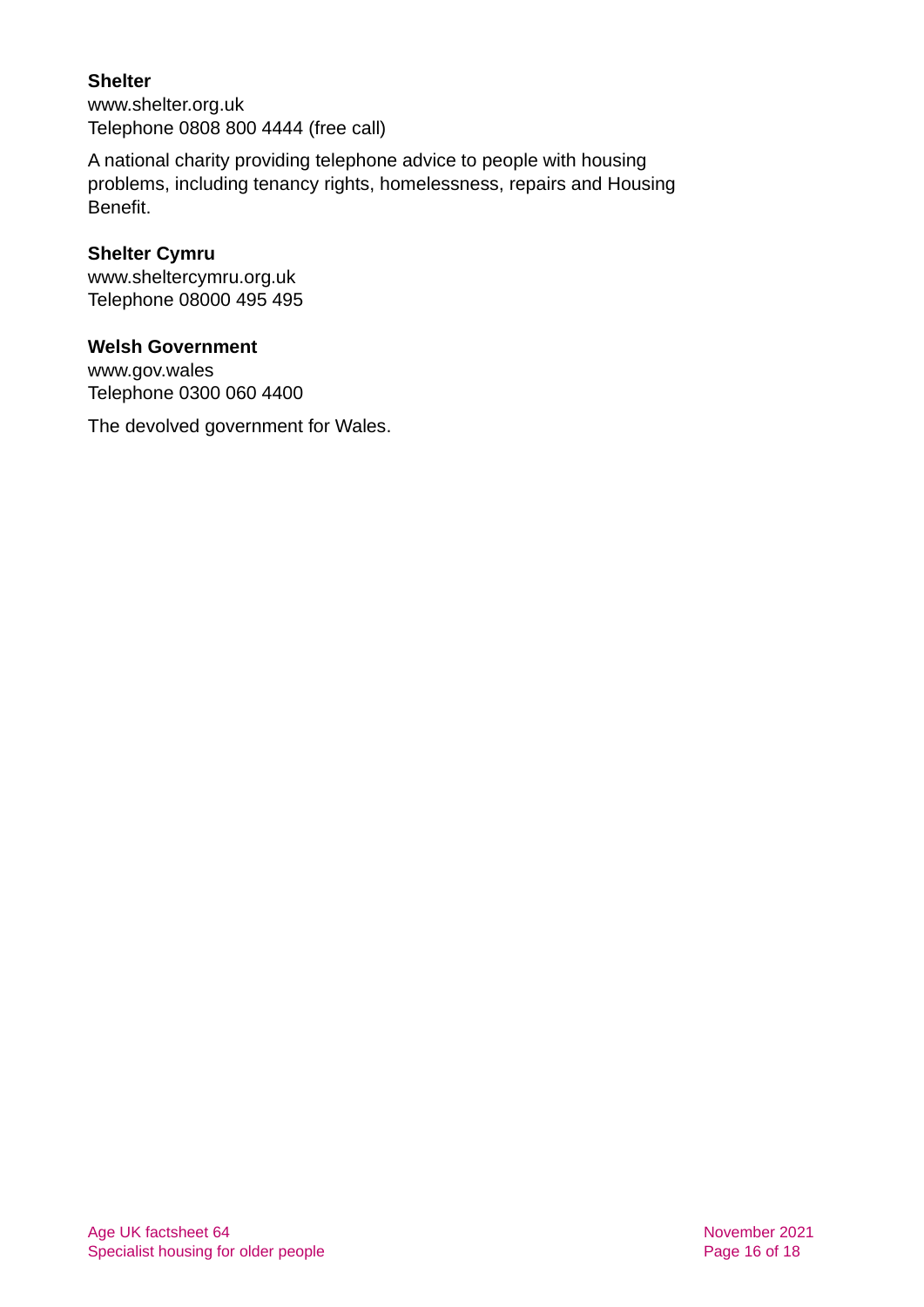# **Age UK**

Age UK provides advice and information for people in later life through our Age UK Advice line, publications and online. Call Age UK Advice to find out whether there is a local Age UK near you, and to order free copies of our information guides and factsheets.

#### <span id="page-16-1"></span>**Age UK Advice**

[www.ageuk.org.uk](http://www.ageuk.org.uk/) 0800 169 65 65 Lines are open seven days a week from 8.00am to 7.00pm

#### **In Wales contact**

#### **Age Cymru Advice**

[www.agecymru.org.uk](http://www.agecymru.org.uk/) 0300 303 44 98

#### <span id="page-16-0"></span>**In Northern Ireland contact**

**Age NI** [www.ageni.org](http://www.ageni.org/) 0808 808 7575

#### **In Scotland contact**

<span id="page-16-2"></span>**Age Scotland** [www.agescotland.org.uk](http://www.agescotland.org.uk/) 0800 124 4222

### **Support our work**

We rely on donations from our supporters to provide our guides and factsheets for free. If you would like to help us continue to provide vital services, support, information and advice, please make a donation today by visiting [www.ageuk.org.uk/donate](http://www.ageuk.org.uk/donate) or by calling 0800 169 87 87.